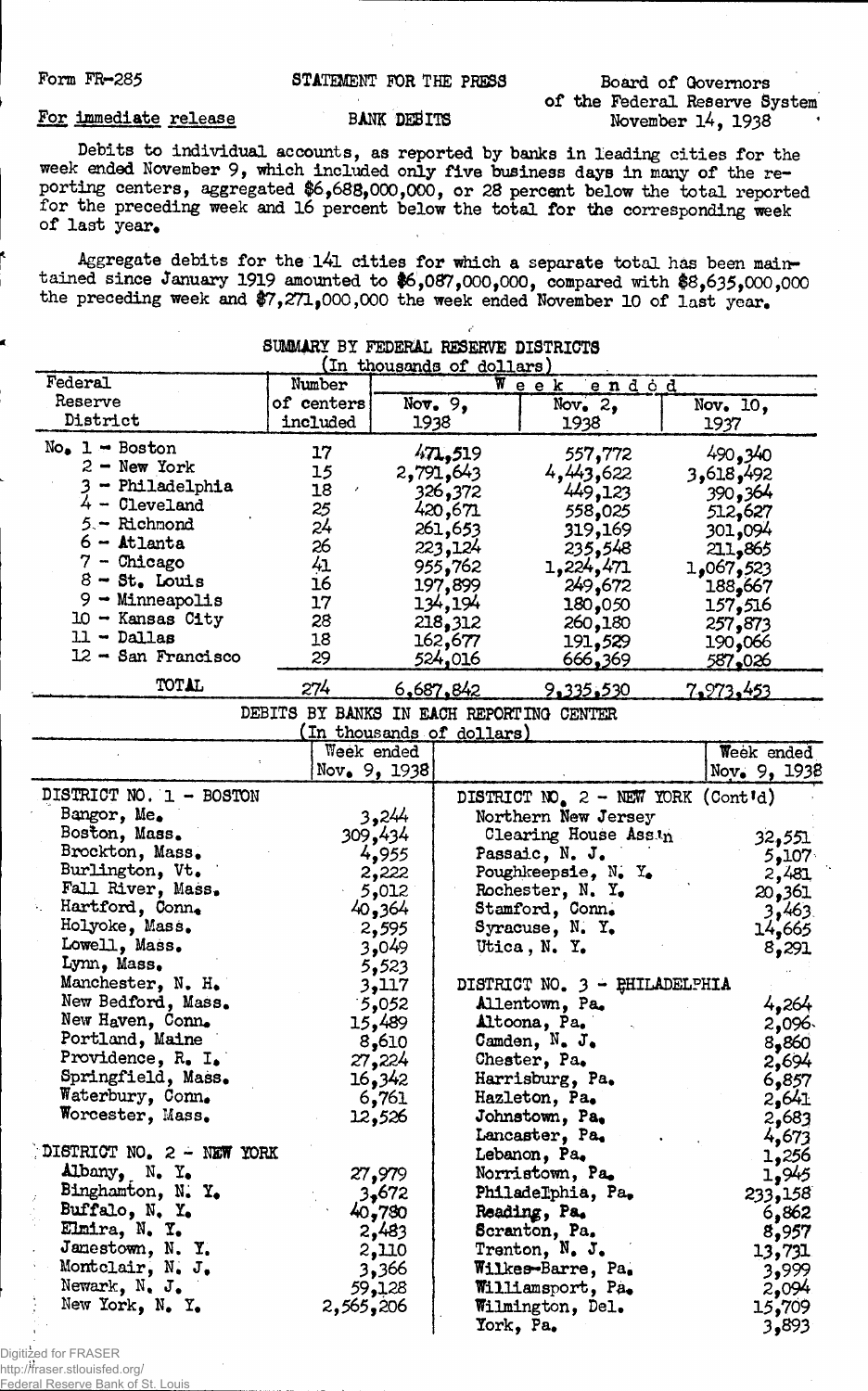Form FR-285-a

 $\hat{\boldsymbol{\gamma}}$ 

DEBITS BY BANKS IN EACH REPORTING CENTER (in thousands of dollars)

|                            | Week ended     |                                   | Week ended      |
|----------------------------|----------------|-----------------------------------|-----------------|
|                            | Nov. 9, 1938   |                                   | Nov. 9, 1938    |
| DISTRICT NO. 4 - CLEVELAND |                | DISTRICT NO. 6 - ATLANTA (Cont'd) |                 |
| Akron, Ohio                | 11,760         | Elberton, Ga.                     | 248             |
| Butler, Pa.                | 1,611          | Hattiesburg, Miss.                | 993             |
| Canton, Ohio               | 6,796          | Jackson, Miss.                    | 7,481           |
| Cincinnati, Ohio           | 69,448         | Jacksonville, Fla.                | 14,811          |
| Cleveland, Ohio            | 100,487        | Knoxville, Tenn.                  | 5,740           |
| Columbus, Ohio             | 93,042         | Macon, Ga.                        | 3,228           |
| Dayton, Ohio               | 12,483         | Meridian, Miss.                   | 2,551           |
| Erie, Pa.                  | 4,974          | Miami, Fla.                       | 7,514           |
| Franklin, Pa.              | 570            | Mobile, Ala.                      | 9,463           |
| Greensburg, Pa.            | 1,133          | Montgomery, Ala.                  | 5,369           |
| Hamilton, Ohio             | 2,706          | Nashville, Tenn.                  | 19,637          |
| Homestead, Pa.             | 593            | Newman, Ga.                       | 441             |
| Lexington, Ky.             | 5,039          | New Orleans, La.                  | 52,211          |
| Lima, Ohio                 | 3,007          | Pensacola, Fla.                   | 1,832           |
| Lorain, Ohio               | 893            | Savannah, Ga.                     | 5,762           |
| Middletown, Ohio           | 2,109          | Tampa, Fla.                       | 5,071           |
| Oil City, Pa.              | 1,816          | Valdosta, Ga.                     | 976             |
| Pittsburgh, Pa.            | 113,891        | Vicksburg, Miss.                  | 2,108           |
| Springfield, Ohio          | 3,220          |                                   |                 |
| Steubenville, Ohio         | 886و1          | DISTRICT NO. 7 - CHICAGO          |                 |
| Toledo, Ohio               | 25,213         | Adrian, Mich.                     | 700             |
| Warren, Ohio               | 1,578          | Aurora, Ill.                      | 2,444           |
| Wheeling, W.Va.            | 5,386          | Battle Creek, Mich.               | 2,226           |
| Youngstown, Ohio           | 9,449          | Bay City, Mich.                   | 2,243           |
| Zanesville, Ohio           | 1,581          | Bloomington, Ill.                 | 2,650           |
| DISTRICT NO. 5 - RICHMOND  |                | Cedar Rapids, Iowa                | 4,755           |
| Asheville, N. C.           |                | Champaign-Urbana, Ill.            | 3,373           |
| Baltimore, Md.             | 2,756          | Chicago, Ill.<br>÷.               | 576,683         |
| Charleston, S. C.          | 64,148         | Clinton, Lowa                     | 1,133           |
| Charleston, W. Va.         | 3,801          | Danville,Ill.                     | 869و1           |
| Charlotte, N. C.           | 9,614          | Davenport, Iowa                   | 3,909           |
| Columbia, 8. C.            | 12,056         | Decatur, Ill.                     | 3,676           |
| Cumberland, Md.            | 6,805          | Des Moines, Iowa                  | 19,320          |
| Danville, Va.              | 1,440          | Detroit, Mich.                    | 142,855         |
| Durham, N. C.              | 4,037          | Dubuque, Iowa                     | 2,006           |
| Greensboro, N. C.          | 9,197          | Elgin, Ill.                       | 1,637           |
| Greenville, S. C.          | 4,010<br>4,010 | Flint, Mich.                      | 5,231           |
| Hagerstown, Md.            | 1,553          | Fort Wayne, Ind.<br>Gary, Ind.    | 6,284           |
| Huntington, W. Va.         | 3,325          | Grand Rapids, Mich.               | 3,096           |
| Lynchburg, Va.             | 2,901          | Green Bay, Wis.                   | 9,099           |
| Newport News, Va.          | 1,563          | Hammond, Ind.                     | 2,735           |
| Norfolk, Va.               | 9,378          | Indianapolis, Ind.                | 1,271           |
| Portsmouth, Va.            | 805            | Jackson, Mich.                    | 40,282<br>2,618 |
| Raleigh, N. C.             | 8,373          | Kalamazoo, Mich.                  | 4,054           |
| Richmond, Va.              | 35,734         | Lansing, Mich.                    | 4,006           |
| Roanoke, Va.               | 5,324          | Manitowoc, Wis.                   | 1,102           |
| Spartanburg, S.C.          | 2,447          | Mason City, Iowa                  | <b>146ء ج</b>   |
| Washington, D. C.          | 57,172         | Milwaukee, Wis.                   | 48,026          |
| Wilmington, N. C.          | 2,361          | Moline, Ill.                      | 2,435           |
| Winston-Balem, N. C.       | 8,843          | Muscatine, Iowa                   | 781             |
|                            |                | Oshkosh, Wis.                     | 1,736           |
| DISTRICT NO. 6 - ATLANTA   |                | Peoria, Ill.                      | 81،و11          |
| Albany, Ga.                | 1,333          | Rockford, Ill.                    | 4,391           |
| Atlanta, Ga.               | 40,997         | Saginaw, Mich.                    | 4,516           |
| Augusta, Ga.               | 3,778          | Sheboygan, Wis.                   | 2,811           |
| Birmingham, Ala.           | 17,969         | Sioux City, Iowa                  | 7,206           |
| Brunswick, Ga.             | 500            | South Bend, Ind.                  | 6,646           |
| Chattanooga, Tenn.         | 9,293          | Springfield, Ill.                 | 4,715           |
| Columbus, Ga.              | 2,983          | Terre Haute, Ind.                 | 4,001           |
| Dothan, Ala.               | 835            | Waterloo, Iowa                    | 3,514           |

Digitized for FRASER http://fraser.stlouisfed.org/

Federal Reserve Bank of St. Louis